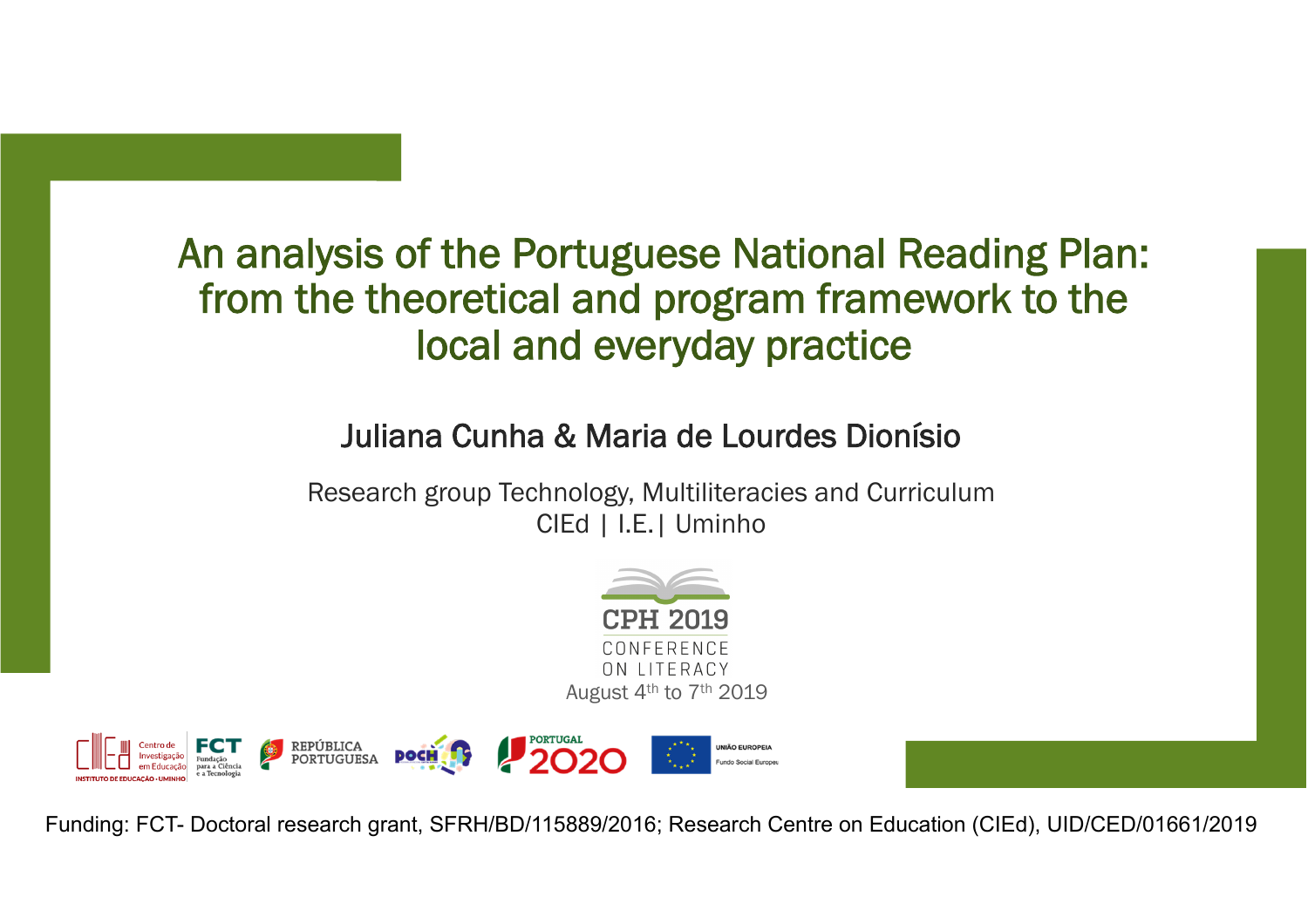## PRESENTATION GOALS



- To present the Portuguese National Reading Plan (NRP):
	- The social and political context of its development
	- The main goals
	- The strategic guidelines
- To present the research: the case study of NRP as a Portuguese policy for literacy promotion among adolescents
	- The procedures of data collection and analysis
	- Some results: whether the main goals for the school context are or are not being achieved and what are the facilitating/constraint factors of the NRP implementation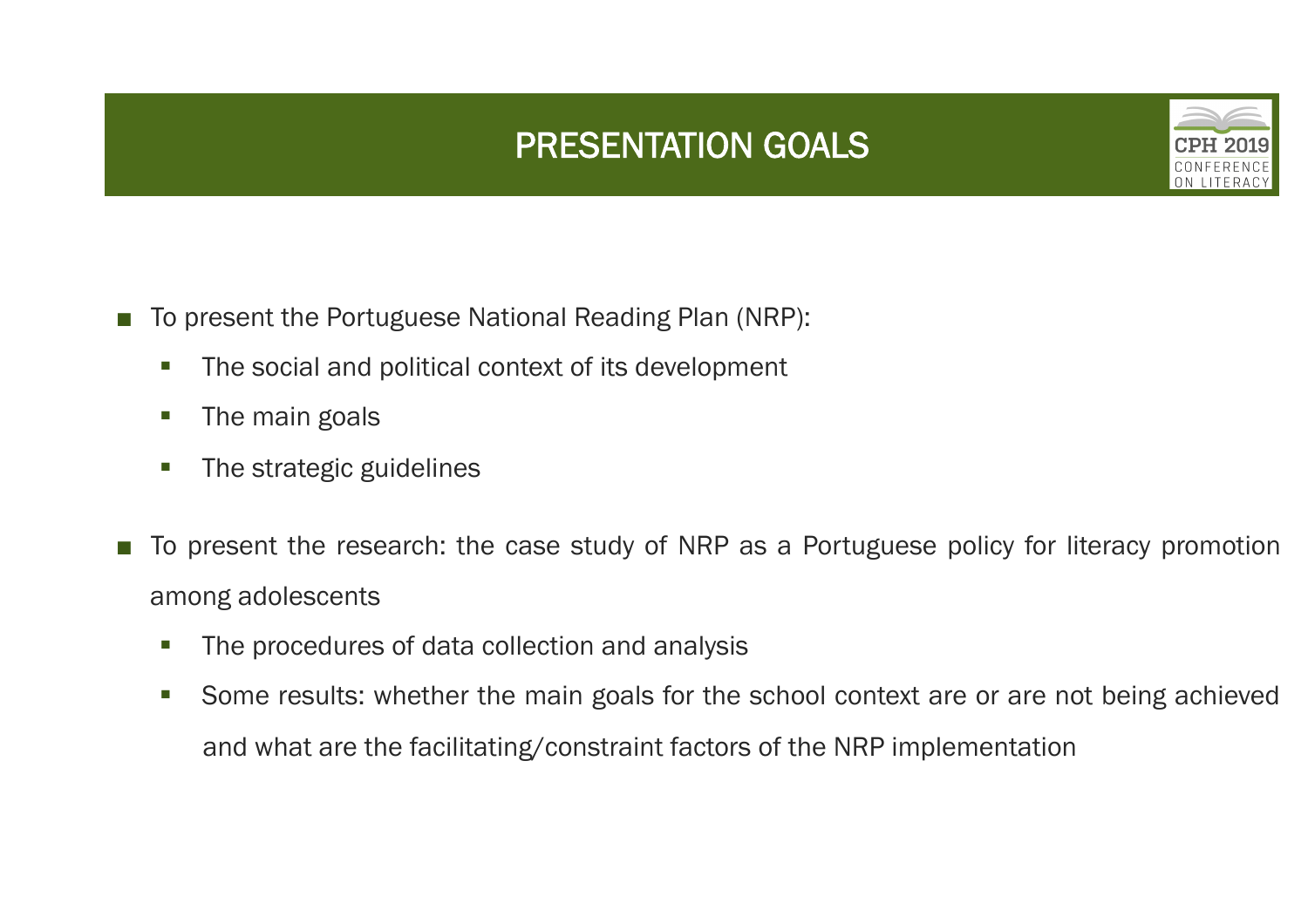## THE SOCIAL AND POLITICAL CONTEXT OF THE PORTUGUESE NATIONAL READING PLAN (NRP) DEVELOPMENT



Created in 2006 by Portuguese Government and relaunched in 2017 until 2027

- The spread of a discourse of a 'non-reading' and its (socioeconomic) consequences
- The needs to encourage children and young people to read, to read for pleasure and to intensify their contact with books
- The creation of a national Network of School Libraries
- The 'problematic' results of the Portuguese population in the International literacy assessments, especially in PISA – 2000, 2003, 2006
- The policy ambition to change reading promotion practices in schools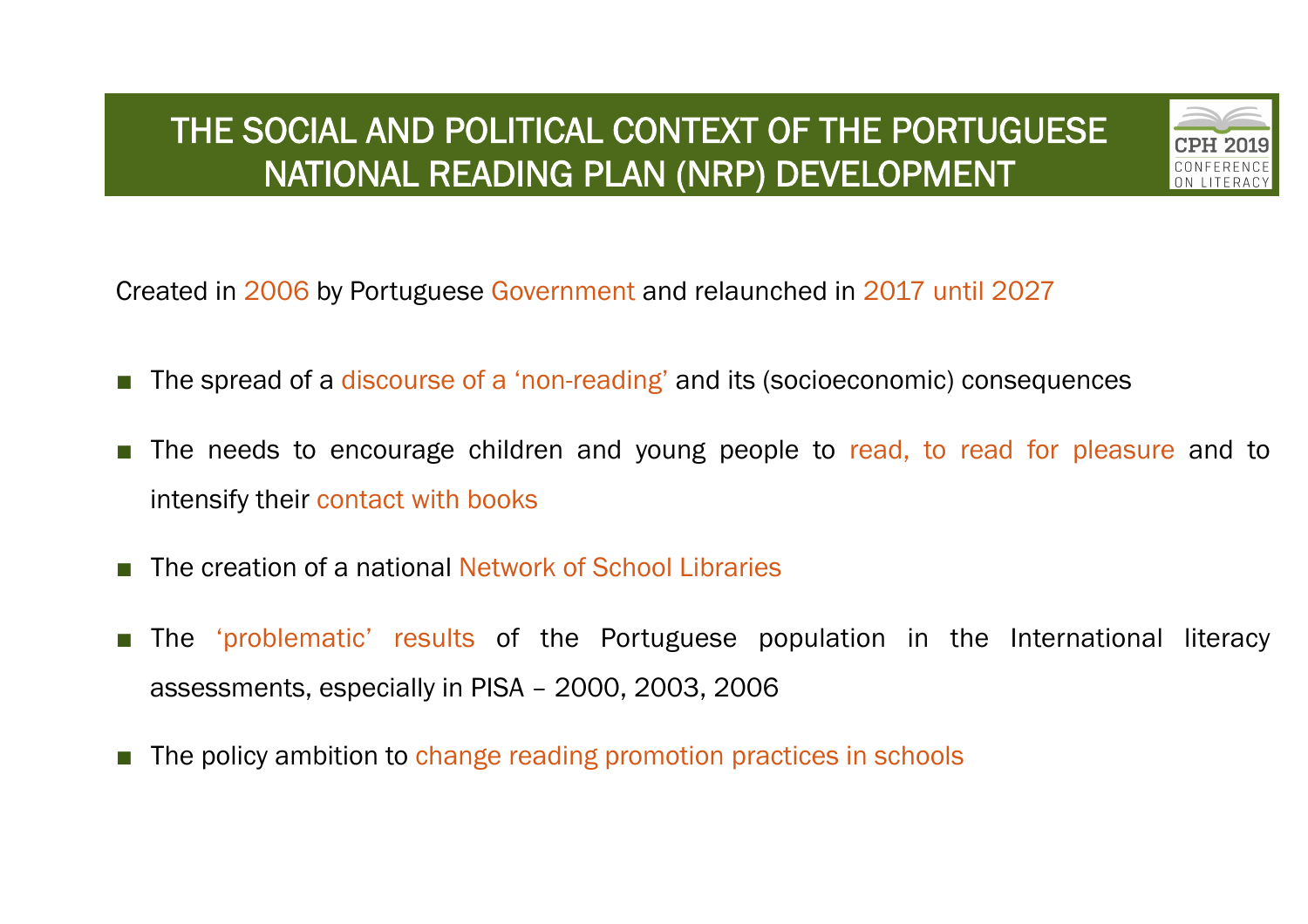## NRP MAIN GOALS AND STRATEGIC GUIDELINES (2006-2016)



| <b>Main goals</b>           | • To 'raise literacy levels' of the Portuguese people in<br>the international assessments, especially in PISA<br>" To enhance reading habits among the population,<br>more specifically, among the school-age population                                                                                                                                                                                                                                                                                                                                                                                                          |
|-----------------------------|-----------------------------------------------------------------------------------------------------------------------------------------------------------------------------------------------------------------------------------------------------------------------------------------------------------------------------------------------------------------------------------------------------------------------------------------------------------------------------------------------------------------------------------------------------------------------------------------------------------------------------------|
| <b>Strategic guidelines</b> | • Creation of reading-friendly environments<br>• Promotion of the classroom guided reading<br>Implementation of reading promotion activities in<br>formal and informal contexts<br>• Mobilization of all educational players (including<br>teachers of all disciplines, family and community)<br>for reading promotion activities<br><b>Establishment of partnerships and networks</b><br>Interaction with teachers and students through a<br>digital interactive platform<br>• Launch of awareness and dissemination campaigns<br>Improvement/expansion of school libraries<br>resources<br>• Development of research on reading |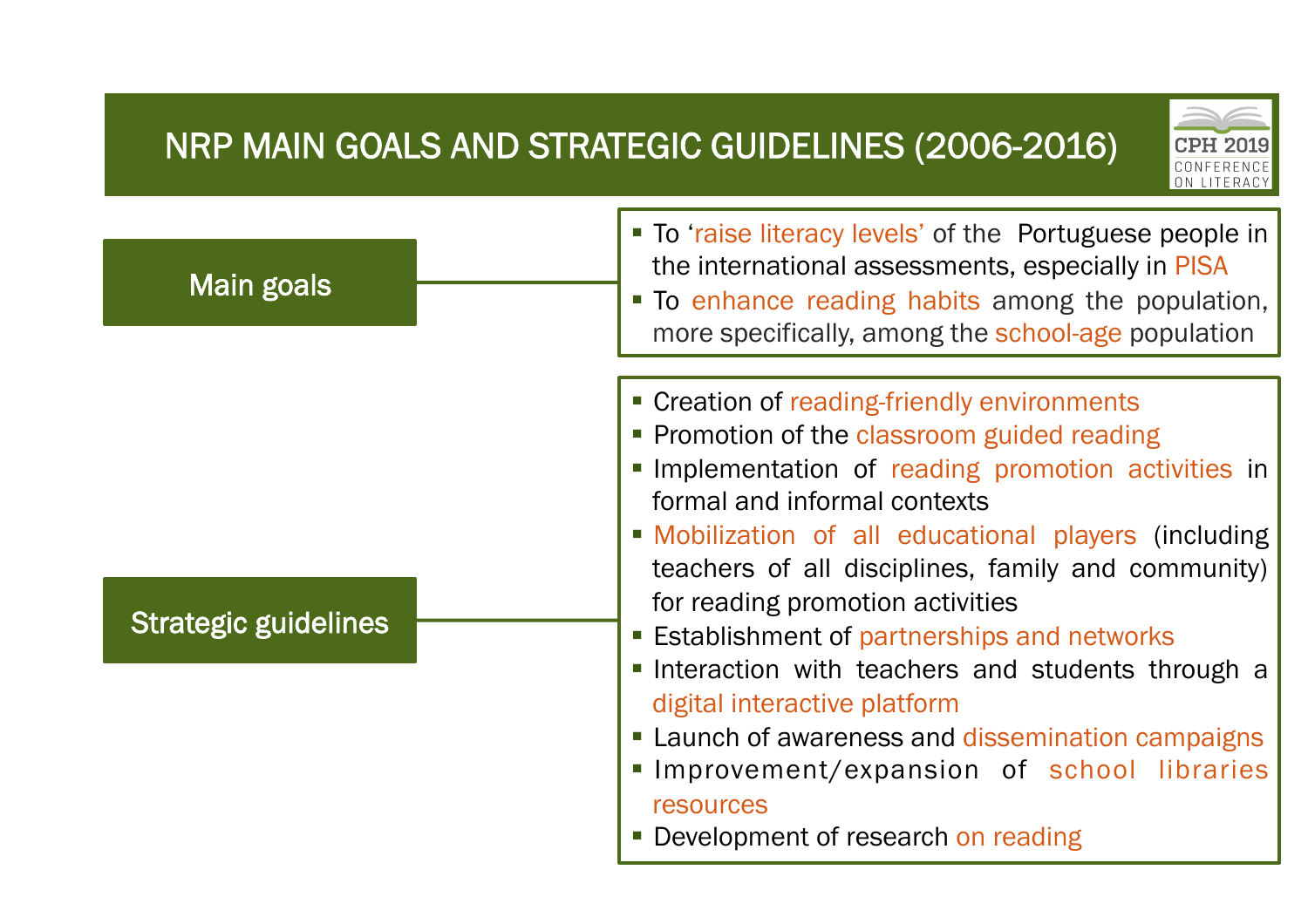## THE 2017-2027 NRP FRAMEWORK



#### What is similar?

- The main goals
	- "To promote the pleasure, the habits and the skills of reading of the Portuguese [school] population"

#### Some of the strategic guidelines

Especially the ones related with the reading for pleasure and the libraries improvement

#### Some of the proposed activities

■ It is reinforced the interest in the reading promotion activities

#### The literacy view

• The emphasis on the 'literary reading' and the importance of reading skills on the socioeconomic development of the country.

#### What is new?

- The widening of the target audience
	- Aiming at including parents, adults, private schools higher education system

#### The importance given to writing

■ It is foreseen the implementation of writing activities by using, for instance, digital technologies

#### The inclusion of other disciplinary areas

**•** It is foreseen the implementation of activities in articulation with science, visual and technological education, and ICT

#### The greater openness to the digital technologies

• Not only through the development of activities for students by using digital resources, but also through the approximation to other governmental measures such as Portugal INCoDe2030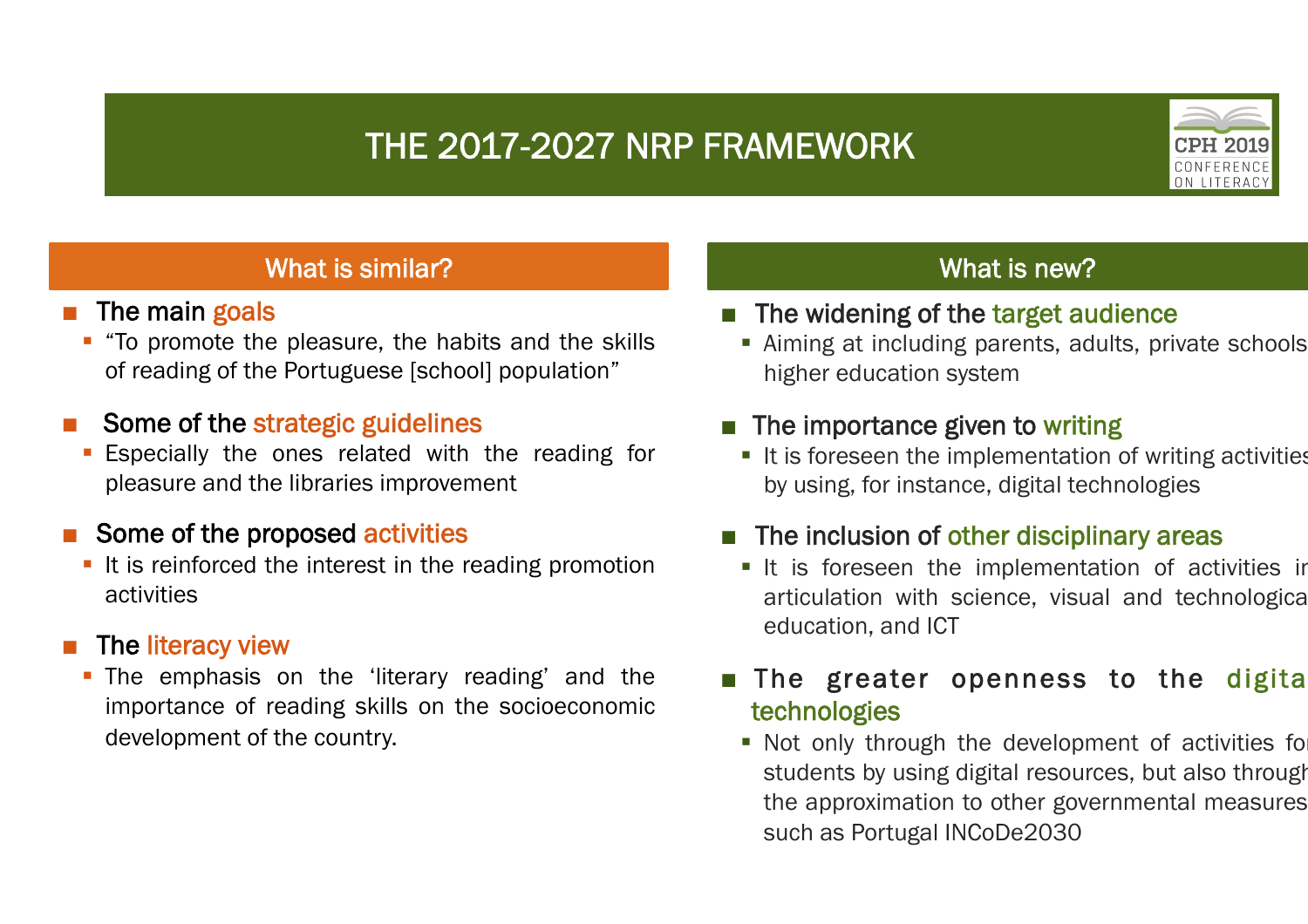## THE CASE STUDY OF NRP AS A PORTUGUESE POLICY FOR LITERACY PROMOTION AMONG ADOLESCENTS



## Why study National Reading Plan?

■ It is the only Portuguese policy measure explicitly developed in order to develop reading and writing skills of children and adolescents

### Goals of the study

- To understand if the main goals of the NRP for the school context are being achieved
- To highlight the facilitating/constraint factors of the NRP implementation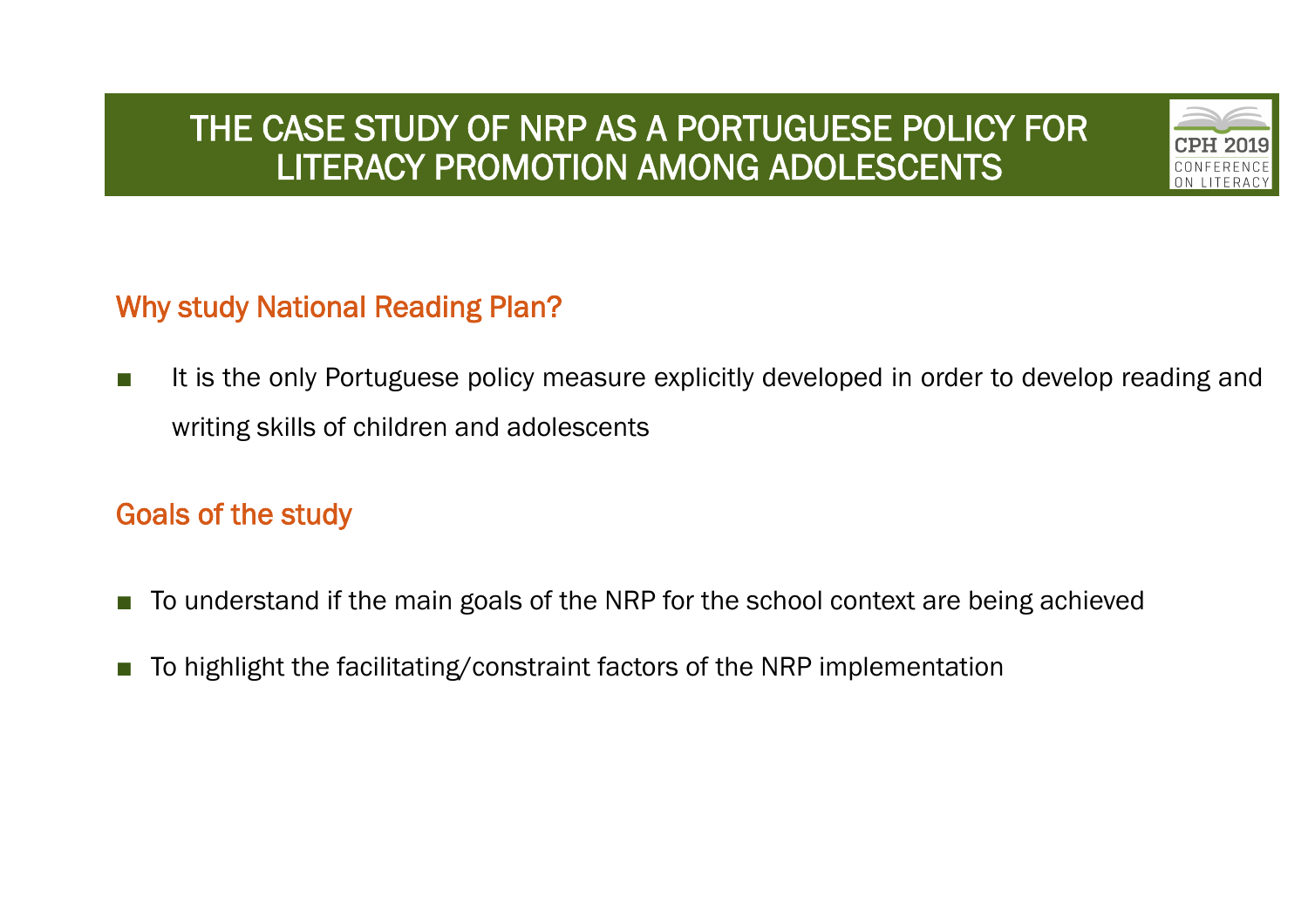## PROCEDURES OF DATA COLLECTION AND ANALYSIS



## 1. Application of a questionnaire:

§ to know the teachers' level of knowledge and involvement with NRP – basic  $(2^{nd}/3^{rd}$  cycles) and secondary teachers of all disciplines, working in schools across the country

#### 2. Conducting interviews:

- teachers which, in the questionnaire, showed a very good level of knowledge and involvement with NRP
- 4. Constitution of a *corpus* of existing research studies
	- § about NRP carried out between 2006 and 2019, through desk research.



## Categories of analysi

- Knowledge of the NR
- **Involvement with the** NRP and its activities
- Changes of practices
- Changes of conception attitudes concerning reading/literacy
- multidisciplinarity
- Student's results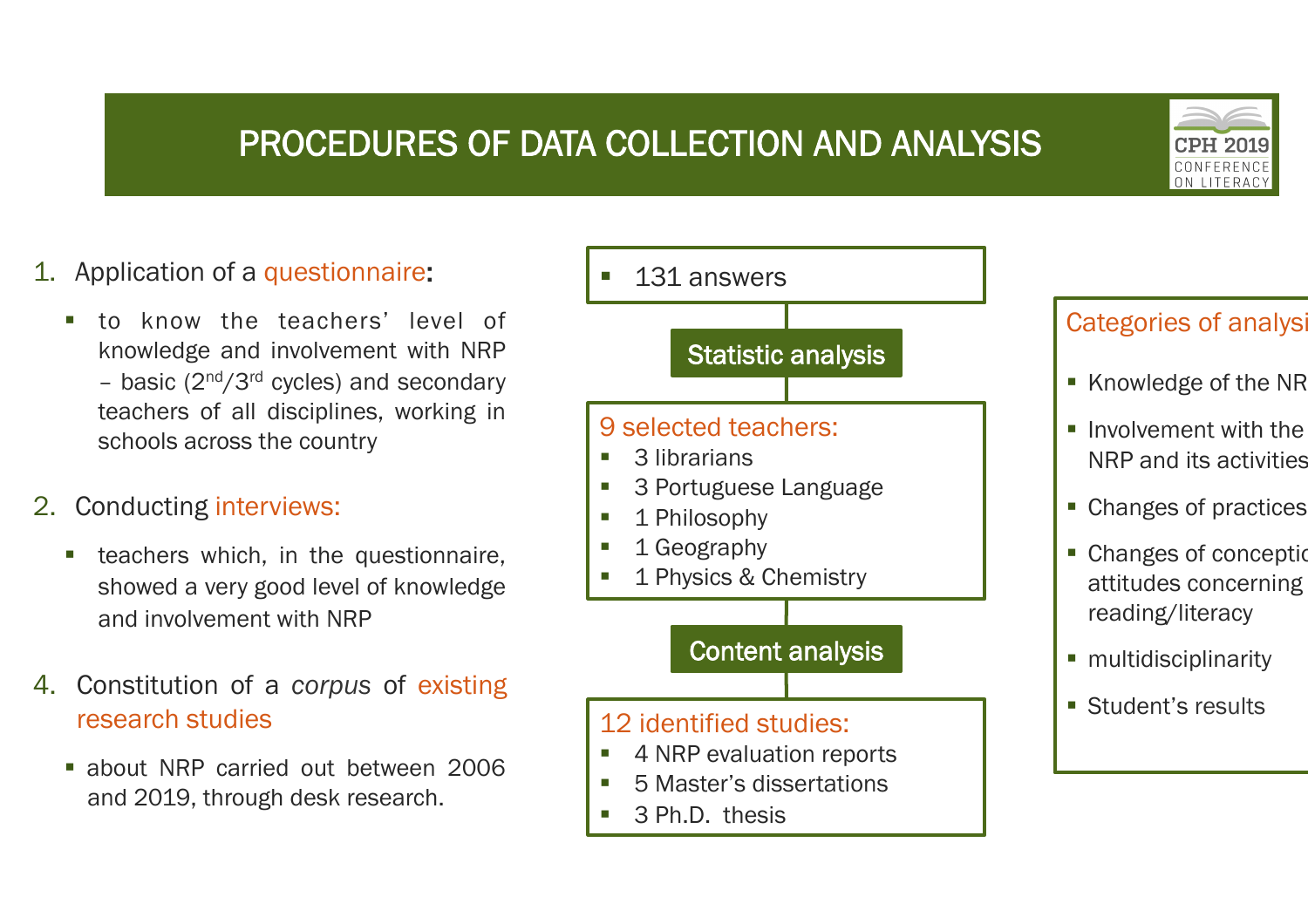## THE IMPACT OF NRP IN EDUCATIONAL CONTEXT: LEVEL OF KNOWLEDGE AND INVOLVEMENT OF TEACHERS AND SCHOOLS



- The level of NRP knowledge by teachers is "sufficient"
- Only 50% of the teachers use to participate in the NRP activities carried out in schools (mainly Language teachers and Librarians)
- The activities most known and carried out in schools are: Reading Week; National Reading Competition and Read+
- The activities "are organized almost exclusively by the school library within the Reading Week" and/or by the Portuguese Language teachers
- NRP is "being almost forgotten" in schools
- Teachers do not know the 2017-2027 NRP Framework

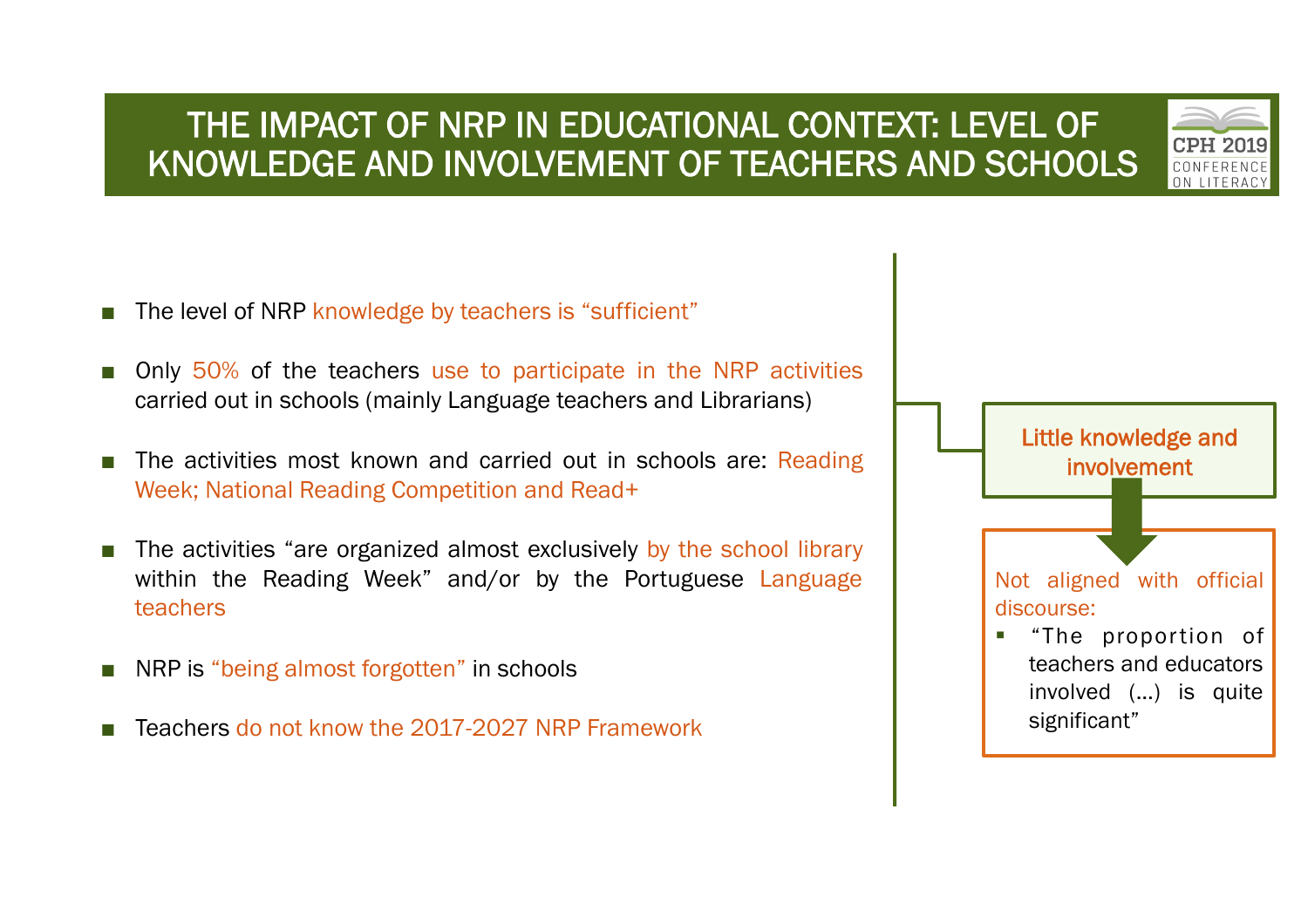## THE IMPACT OF NRP IN SCHOOLS: CHANGES OF PRACTICES AND INTERDISCIPLINARITY



- Teachers acknowledge (in the first years of the NRP):
	- § "an increase of book requests by students, mainly to take to the classroom, but also in some cases to take home"
	- "an increase of the use and visits to the school library"
	- § "a greater presence of the books in classroom"
	- teachers "put the NRP recommendations into practice"

#### Aligned with the official discourse:

- "increase of the book requests and the greater number of users of School Library"; "intensification of reading practices"
- a decrease of these dynamics and practices over the years
- "There is no such thing as multdisciplinarity not and even multidisciplinarity!"

#### Not aligned with official discourse:

§ "the participation (…) of areas such as (…) Sciences, Physical Chemistry, History, Visual and Technological Education, ICT"

Some impact on school and teachers' practice (at the beginning), but nowadays less and less relevant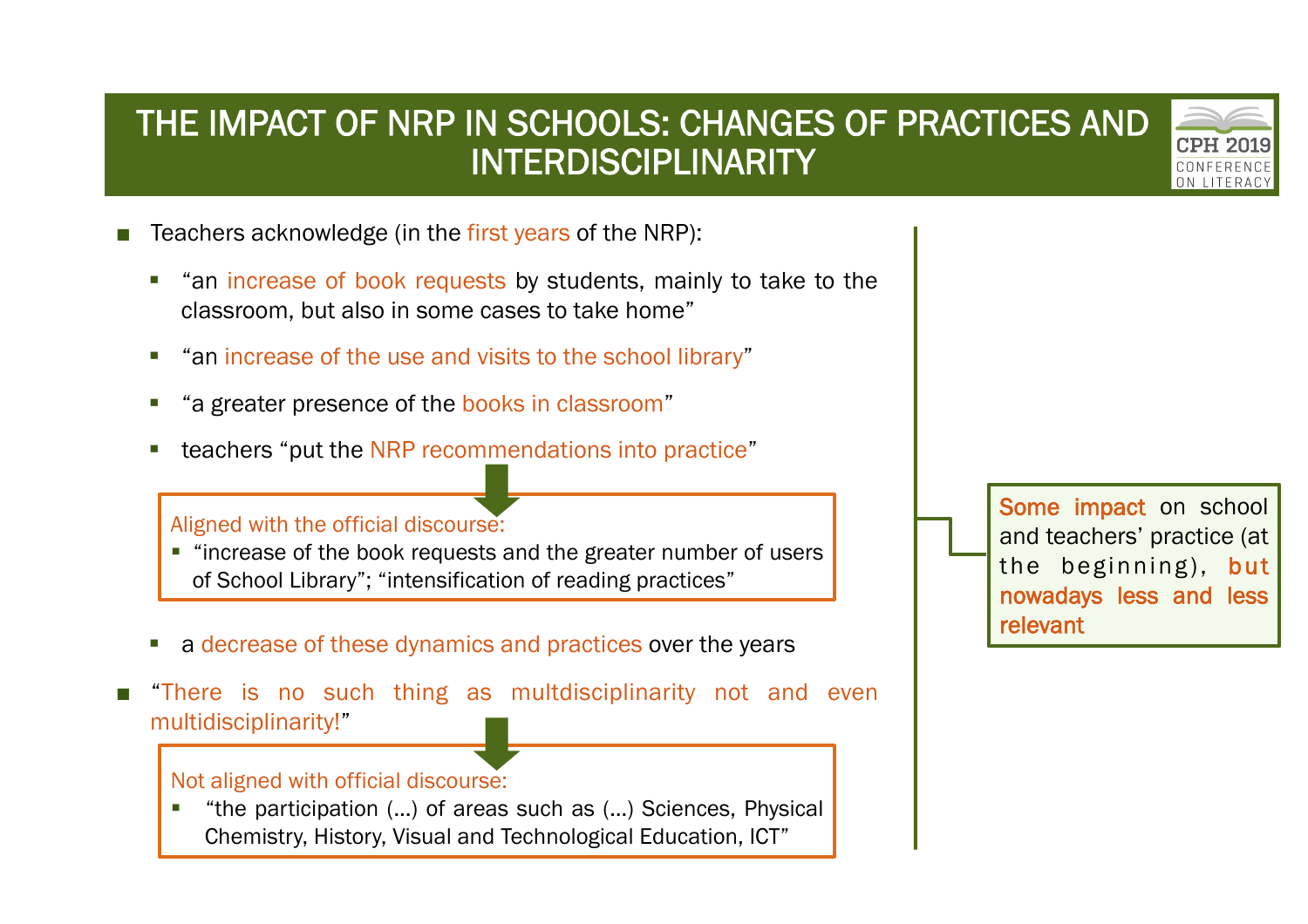## THE IMPACT OF NRP IN SCHOOLS: CHANGES OF CONCEPTIONS/ ATTITUDES AND STUDENT'S RESULTS

- Students read less and less and that they don t like reading
- The NRP didn't affect very much the attitudes and conceptions on reading of teachers; indeed, they continue to value a 'literary reading view' as the NRP:
	- § "we cannot conceive a good scientist if he doesn't have a good mastery of the literature. (…) the literature is essential for any knowledge area"
- The teachers of other subjects than Language and also, in some cases, the school doesn't value reading neither the NRP; their major concerns are the national assessments and the compliance of the curriculum.
- "There may have been some improvement" in student's results, "But (…) it's not significant"



Not aligned with official discourse:

- § "students' interest in reading and the pleasure in reading will have been reinforced"
- § "greater awareness of the importance of reading skills"
- § "significant improvement in pupils' literacy and literacy skills and (...) school results"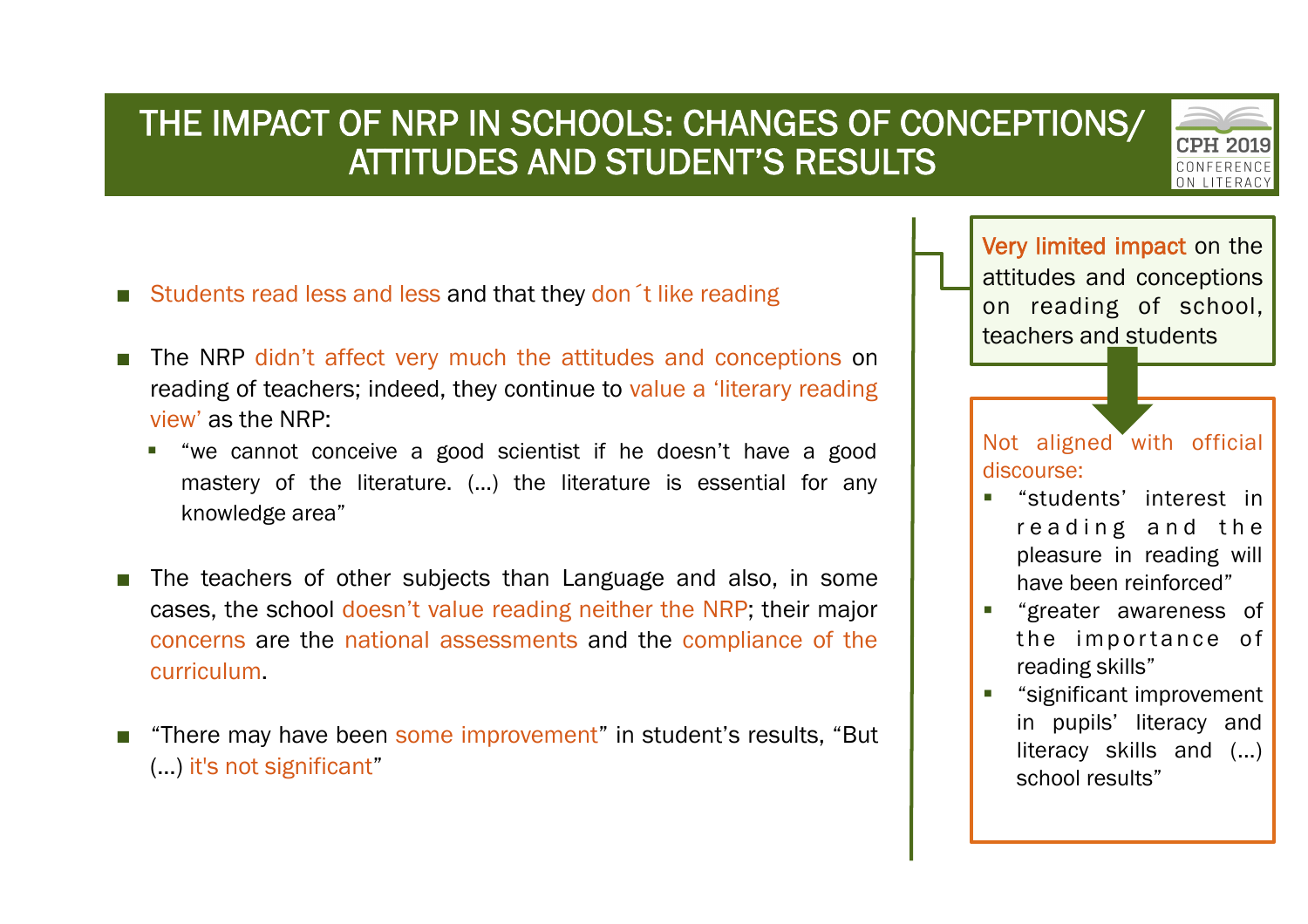## CONCLUSION: WHAT SEEMS TO BE THE FACILITATING AND CONSTRAINT FACTORS OF THE NRP IMPLEMENTATION



## Facilitating factors **Constraint factors**

- The diversity of the proposed activities (at least, at the beginning)
- The provided guidance for teachers, libraries and schools for reading activities implementation, including the list of books
- The similarity between teachers' practice and NRP guidance and principles
- The more systematic and frequent work with books (not only with excerpts)
- The enrichment of the libraries and schools with reading resources
- The promotion of the library and its importance
- The relative increase of reading books interest (at least, at the beginning), mainly during the Reading Week, and perceived through the increase of the book loans and library visits
- The possibility of strengthening the reading culture of school

- The teachers' concern with the compliance of the curriculum
- The school concern with national assessments
- The centrality of the textbooks in the teaching practice
- The relative teachers' resistance (others than librarians and language teachers) to value/accept literacy as cross-curricular
- The (still) unawareness of the parents and community on literacy importance
- The stagnation of the type of the activities (they are always the same or similar)
- The scarce dissemination and the training on the NR and its activities
- The weak follow-up and support by NRP coordination
- The insufficient funding for the activities
- The narrow teachers' understanding on the NRP and its goals
- The (narrow) literacy view (a 'literary view of reading literacy') underlying the developed activities